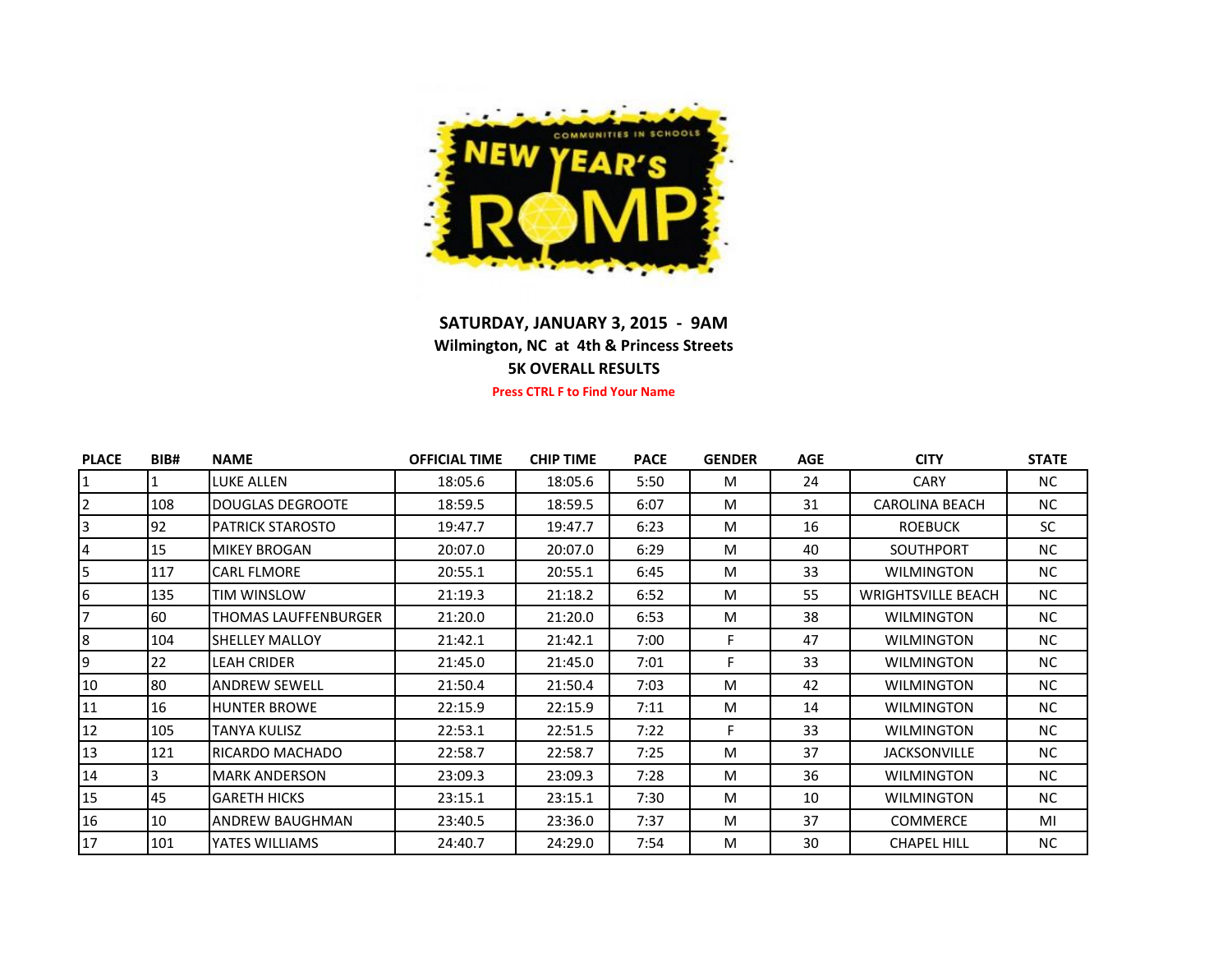| 18 | 115 | <b>BAILEY HARMON</b>    | 24:41.4 | 24:25.6 | 7:53  | F  | 26 | <b>CASTLE HAYNE</b>     | <b>NC</b> |
|----|-----|-------------------------|---------|---------|-------|----|----|-------------------------|-----------|
| 19 | 36  | <b>ASHLEY GERDES</b>    | 24:41.4 | 24:34.2 | 7:55  | F  | 26 | <b>ELKTON</b>           | <b>MD</b> |
| 20 | 84  | <b>STAN SHERMAN</b>     | 24:41.7 | 24:38.2 | 7:57  | М  | 55 | <b>WILMINGTON</b>       | <b>NC</b> |
| 21 | 99  | <b>SPENCER WAGNER</b>   | 25:01.1 | 24:58.4 | 8:03  | М  | 19 | HAMPSTEAD               | <b>NC</b> |
| 22 | 85  | MARGARET SHIRLEY        | 25:05.1 | 25:04.4 | 8:05  | F  | 28 | <b>ROEBUCK</b>          | SC        |
| 23 | 98  | <b>ROB WAGNER</b>       | 25:10.4 | 25:06.9 | 8:06  | М  | 50 | <b>HAMPSTEAD</b>        | <b>NC</b> |
| 24 | 109 | JACK CARROLL            | 25:20.0 | 25:09.7 | 8:07  | M  | 57 | <b>CAROLINA BEACH</b>   | NC        |
| 25 | 40  | DEREK GREEN             | 25:36.5 | 25:15.1 | 8:09  | М  | 39 | SNEADS FERRY            | NC        |
| 26 | 81  | <b>KATELYN SEWELL</b>   | 26:14.4 | 26:14.4 | 8:28  | F  | 11 | <b>WILMINGTON</b>       | NC        |
| 27 | 61  | <b>BOB LOCKERBY</b>     | 26:16.7 | 26:16.7 | 8:28  | M  | 54 | <b>WILMINGTON</b>       | NC        |
| 28 | 129 | STELLA THIGPEN          | 26:19.5 | 26:19.5 | 8:29  | F  | 10 | HAMPSTEAD               | NC.       |
| 29 | 130 | <b>ERIC THIGPEN</b>     | 26:21.2 | 26:21.2 | 8:30  | М  | 47 | <b>HAMPSTEAD</b>        | NC        |
| 30 | 28  | EDWARD ERWIN            | 26:30.6 | 26:23.0 | 8:31  | М  | 28 | <b>JACKSONVILLE</b>     | <b>NC</b> |
| 31 | 19  | ERIN CAULEY             | 26:54.8 | 26:52.1 | 8:40  | F  | 22 | RALEIGH                 | <b>NC</b> |
| 32 | 26  | KATE DONOHUE            | 26:58.6 | 26:53.6 | 8:40  | F  | 27 | <b>COMMERCE</b>         | MI        |
| 33 | 79  | DEREK SANDT             | 27:08.8 | 27:00.0 | 8:43  | М  | 37 | WILMINGTON              | <b>NC</b> |
| 34 | 126 | JODY DEATON             | 27:17.1 | 27:04.6 | 8:44  | М  | 53 | KINGS MOUNTAIN          | NC.       |
| 35 | 91  | MICHAEL STAROSTO        | 27:23.1 | 27:23.1 | 8:50  | M  | 25 | <b>ROEBUCK</b>          | SC        |
| 36 | 131 | <b>JIM BURNS</b>        | 27:45.6 | 27:32.8 | 8:53  | M  | 68 | <b>OCEAN ISLE BEACH</b> | NC        |
| 37 | 100 | <b>BLAIR WILLIAMS</b>   | 27:59.3 | 27:54.7 | 9:00  | F. | 29 | <b>WILMINGTON</b>       | <b>NC</b> |
| 38 | 124 | JAMES WHITE             | 29:04.6 | 28:47.4 | 9:17  | М  | 36 | <b>WILMINGTON</b>       | NC        |
| 39 | 62  | <b>KAREN MAHNKEN</b>    | 29:11.0 | 28:54.4 | 9:19  | F  | 26 | <b>ELKTON</b>           | <b>MD</b> |
| 40 | 14  | <b>SPENCER BRIDGERS</b> | 29:16.9 | 29:13.0 | 9:25  | F  | 25 | <b>WILMINGTON</b>       | <b>NC</b> |
| 41 | 50  | <b>GEORGE HURLEY</b>    | 29:44.7 | 29:18.7 | 9:27  | М  | 35 | <b>JACKSONVILLE</b>     | <b>NC</b> |
| 42 | 107 | CARYN SUTTON            | 29:45.9 | 29:32.4 | 9:32  | F  | 36 | HAMPSTEAD               | <b>NC</b> |
| 43 | 125 | SUSANNE BRANDER         | 30:02.6 | 29:45.8 | 9:36  | F  | 37 | <b>WILMINGTON</b>       | NC        |
| 44 | 23  | JAYNE DAVIS             | 30:24.7 | 30:10.0 | 9:44  | F  | 49 | <b>WILMINGTON</b>       | <b>NC</b> |
| 45 | 9   | <b>LIZ BARTELS</b>      | 30:39.2 | 30:31.8 | 9:51  | F  | 25 | <b>HIGHLAND PARK</b>    | IL.       |
| 46 | 55  | TAYLOR KING             | 30:40.3 | 30:32.8 | 9:51  | M  | 26 | <b>WILMINGTON</b>       | <b>NC</b> |
| 47 | 31  | <b>CAROLINE FLAX</b>    | 30:41.6 | 30:41.5 | 9:54  | F  | 13 | <b>WILMINGTON</b>       | NC        |
| 48 | 33  | LOU GALLI               | 31:21.0 | 31:21.0 | 10:07 | M  | 68 | WILMINGTON              | $NC$      |
| 49 | 114 | LINZY SHOAF             | 31:53.8 | 31:37.5 | 10:12 | F  | 26 | <b>CASTLE HAYNE</b>     | NC.       |
| 50 | 54  | JEAN KELLY              | 31:58.8 | 31:58.8 | 10:19 | F  | 28 | <b>ELKTON</b>           | <b>MD</b> |
| 51 | 38  | <b>EMILY GRACE</b>      | 32:04.8 | 31:44.4 | 10:14 | F  | 37 | <b>WILMINGTON</b>       | NC.       |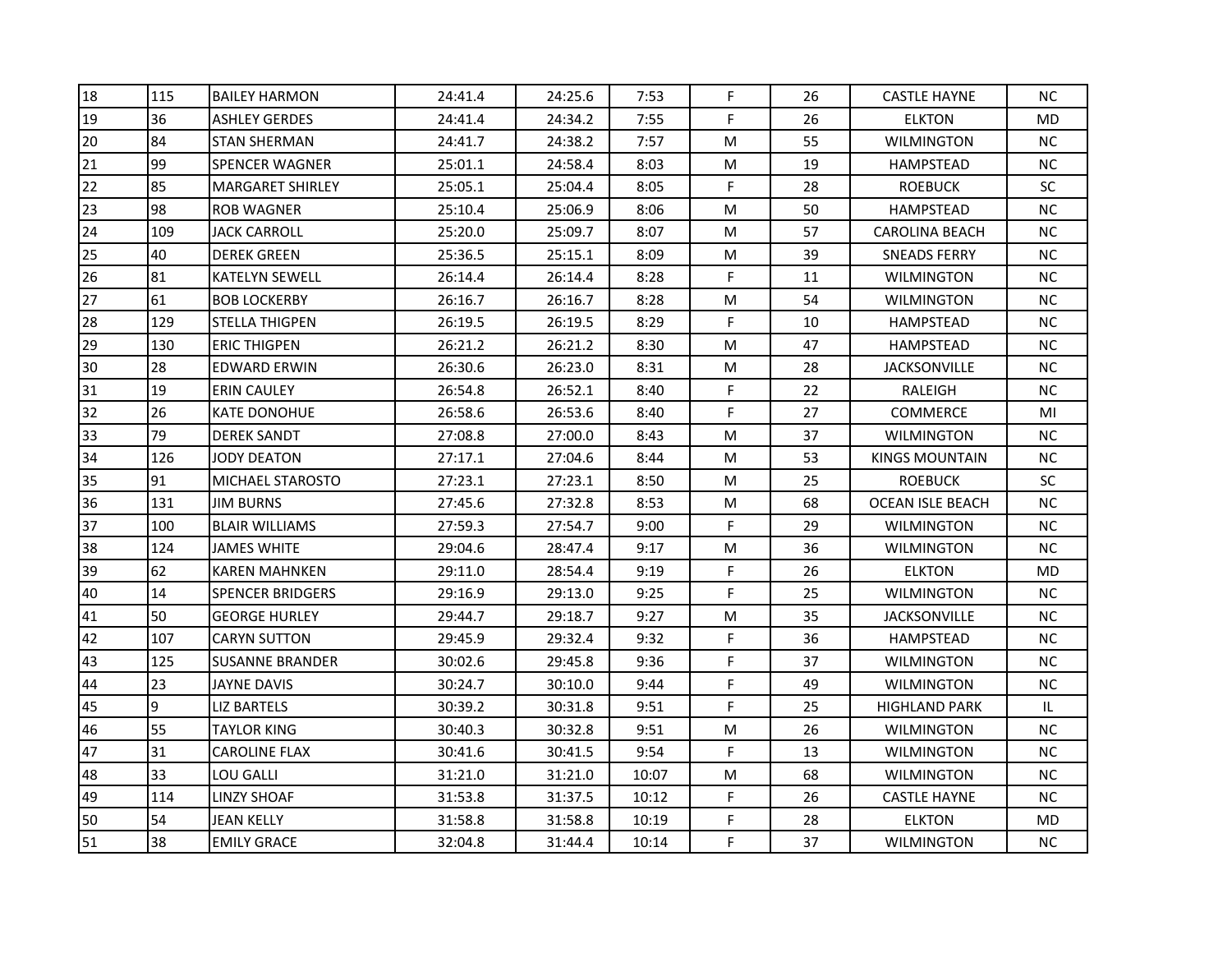| 52 | 74             | <b>RENE R PARE</b>      | 32:37.4 | 32:33.7 | 10:30 | М  | 58 | <b>TAYLOR</b>          | MI        |
|----|----------------|-------------------------|---------|---------|-------|----|----|------------------------|-----------|
| 53 | 24             | <b>MEREDITH DAVIS</b>   | 33:15.2 | 32:59.5 | 10:38 | F. | 20 | <b>WILMINGTON</b>      | <b>NC</b> |
| 54 | 67             | LUKE MITCHELL           | 33:18.7 | 32:56.2 | 10:37 | М  | 23 | <b>WILMINGTON</b>      | <b>NC</b> |
| 55 | 75             | LAURIE PHIPPS           | 33:24.4 | 33:09.5 | 10:42 | F  | 41 | LELAND                 | <b>NC</b> |
| 56 | 76             | MARGIE PHIPPS           | 33:25.5 | 33:01.3 | 10:39 | F  | 37 | LELAND                 | NC        |
| 57 | 90             | FRANK STAROSTO          | 33:28.5 | 33:28.5 | 10:48 | М  | 53 | <b>ROEBUCK</b>         | SC        |
| 58 | 116            | LAUREN STEPHENSON       | 33:36.0 | 33:23.5 | 10:46 | F  | 31 | <b>WILMINGTON</b>      | NC        |
| 59 | 122            | TAYLER HERDEMIAN        | 33:36.6 | 33:25.2 | 10:47 | F. | 25 | LELAND                 | NC        |
| 60 | $\overline{4}$ | VICKY APOSTOLOPOULOS    | 33:56.4 | 33:48.2 | 10:54 | F. | 28 | PARMA                  | <b>OH</b> |
| 61 | 18             | CARRIE CAGNEY           | 34:00.7 | 34:00.7 | 10:58 | F  | 32 | <b>HOLLYRIDGE</b>      | NC        |
| 62 | 47             | TRAVIS HORRELL          | 34:01.7 | 33:51.5 | 10:55 | М  | 50 | <b>HAMPSTEAD</b>       | NC.       |
| 63 | 41             | TRICIA GREEN            | 34:02.1 | 33:51.1 | 10:55 | F  | 38 | SNEADS FERRY           | NC        |
| 64 | 43             | <b>LINDSEY HARTS</b>    | 35:26.7 | 34:57.7 | 11:16 | F. | 20 | <b>ROCKY POINT</b>     | NC        |
| 65 | 70             | LARRY OLIVER            | 35:26.8 | 34:59.5 | 11:17 | М  | 61 | <b>AUSTIN</b>          | TX        |
| 66 | 27             | DAWN EDWARDS            | 35:30.6 | 35:30.6 | 11:27 | F  | 49 | <b>EMERALD ISLE</b>    | <b>NC</b> |
| 67 | 86             | EDDIE SMITH             | 35:30.8 | 35:28.8 | 11:26 | М  | 61 | <b>GARLAND</b>         | NC.       |
| 68 | 48             | <b>EUGENE HUGUELET</b>  | 35:36.5 | 35:17.5 | 11:23 | М  | 80 | WILMINGTON             | NC.       |
| 69 | 82             | <b>KRISTIE SHANK</b>    | 36:18.2 | 36:05.1 | 11:38 | F  | 24 | <b>NORTH TONAWANDA</b> | NY.       |
| 70 | 89             | <b>SYLVIA SPIVEY</b>    | 36:20.9 | 36:11.4 | 11:40 | F  | 41 | <b>WHITEVILLE</b>      | <b>NC</b> |
| 71 | 72             | MICHELLE. PARE          | 36:30.8 | 36:26.3 | 11:45 | F  | 60 | <b>BURGAW</b>          | NC        |
| 72 | 83             | KAREN SHERMAN           | 36:44.8 | 36:23.2 | 11:44 | F. | 55 | <b>WILMINGTON</b>      | NC.       |
| 73 | 39             | CASSIDY GRANT           | 37:18.1 | 37:18.1 | 12:02 | F  | 10 | <b>LONGWOOD</b>        | NC        |
| 74 | 34             | STEPHANIE GANSER        | 37:40.5 | 37:10.0 | 11:59 | F  | 28 | <b>WILMINGTON</b>      | NC        |
| 75 | 49             | JOYCE HUGUELET          | 39:22.7 | 39:03.8 | 12:36 | F  | 78 | <b>WILMINGTON</b>      | <b>NC</b> |
| 76 | 56             | <b>BRITTANY KIRLAND</b> | 39:34.9 | 39:34.9 | 12:46 | F  | 28 | <b>RICHLANDS</b>       | <b>NC</b> |
| 77 | 120            | WILLIAM DINOME          | 39:51.7 | 39:33.7 | 12:45 | M  | 57 | <b>WILMINGTON</b>      | NC        |
| 78 | 51             | TINA HURLEY             | 40:44.8 | 40:21.1 | 13:01 | F. | 35 | <b>JACKSONVILLE</b>    | NC.       |
| 79 | 87             | JUDY SMITH              | 40:56.9 | 40:56.9 | 13:12 | F  | 54 | GARLAND                | NC        |
| 80 | 77             | PAULA PIERCE            | 41:09.8 | 41:09.8 | 13:16 | F  | 51 | <b>WHITEVILLE</b>      | NC        |
| 81 | 6              | PAMELA BALDWIN          | 41:13.6 | 41:13.1 | 13:18 | F  | 52 | <b>WHITEVILLE</b>      | NC        |
| 82 | 128            | ERIC BRANDT             | 41:18.6 | 41:15.8 | 13:18 | М  | 61 | LAKE WACCAMAW          | <b>NC</b> |
| 83 | 127            | JESSICA ANDREWS         | 41:19.5 | 41:16.2 | 13:19 | F. | 39 | LAKE WACCAMAW          | NC.       |
| 84 | 103            | <b>KELLY YOUNG</b>      | 41:20.0 | 41:20.0 | 13:20 | F  | 37 | <b>CHADBOURN</b>       | <b>NC</b> |
| 85 | 11             | <b>BOBBIE OLIVER</b>    | 42:50.5 | 42:32.7 | 13:43 | F  | 59 | <b>CAROLINA BEACH</b>  | NC        |
|    |                |                         |         |         |       |    |    |                        |           |